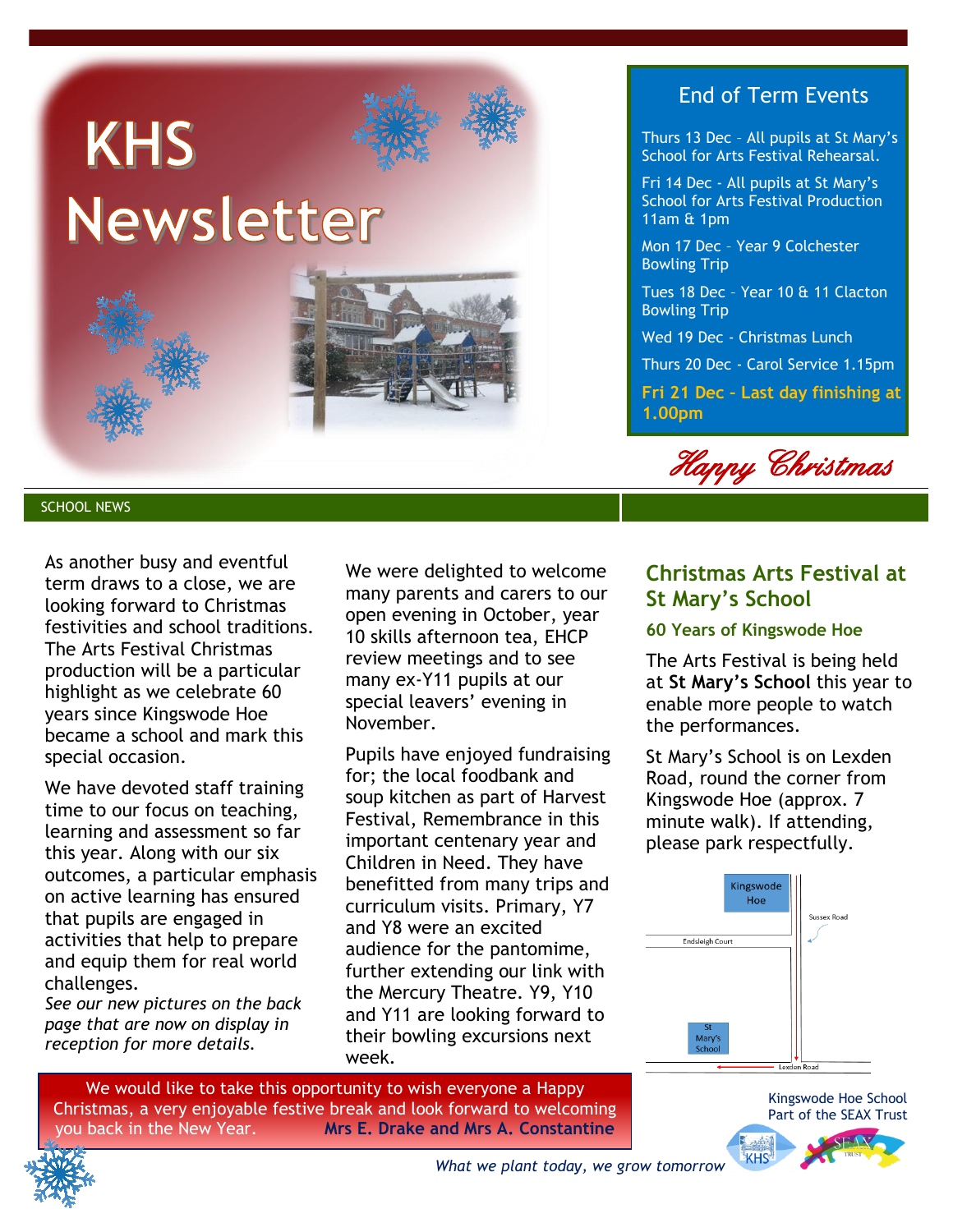# Important dates in the Spring term

Mon 7 Jan – Spring Term Begins Thurs 24 Jan – KS4 Progress Evening 18-22 Feb – Half Term Mon 25 Feb – Non Pupil Day Fri 5 April – Spring Term ends: Easter break

## **Switch off Fortnight**

Pupils and staff took part in Switch Off Fortnight in November. The focus was to save energy around the school to help our environment. It was lovely to see so many pupils get so involved. The classes also completed an Energy Audit for their classroom which helped measure the impact of the campaign. Not only was this exercise a fantastic reminder to save energy where possible, it also contributes to the Eco Schools Silver Award we are working towards.



### **Remembrance 1918-2018** Pupils learnt



We raised £18.18 as part of the poppy appeal this year.

about the importance of remembrance this year during special assemblies and activities in class including Y9 making 3D trenches as part of their humanities lessons.



# **Children in Need**

#### **This year we raised a huge £588.78!**

Over 50 pupils thoroughly enjoyed our special disco which raised funds for the enterprise activities the following day. The day itself consisted of various activities such as baking cookies, making Pudsey hats, making games, making stress balls and lots more.

11G transformed the hall into a market to sell their creations by setting up stalls and helping to manage donations. Pupils were extremely enthusiastic and were able to sell most of their items.

We would like to say a big thank you to everyone for their donations and particularly to the Beardwell Construction team for their generosity.

**BBC** 

**Children** 

### **MESSA events**

Primary had the opportunity to represent the school at Mini-Olympics this term and we sent a team from Key Stage 3 and 4 to the MESSA Cross Country event at Chelmer Park. Pupils showed team spirit and enjoyed both events- well done to all who took part.

**Cross Country** 



shared during assembly on Monday 17<br>Docember Pupils strived hard to beat their personal best times as part of our annual whole school cross country. Times, medals and certificates will be December.

### **Year 10 Hospitality skills group Afternoon tea for parents and carers**

We were delighted that so many people came to our first Y10 life skills group hospitality afternoon tea. Pupils worked hard all half term to plan and prepare refreshments for this event where parents and carers were consulted about what they felt were important life skills to learn whilst at Kingswode Hoe. Thank you to all staff and pupils involved and all who attended this lovely event.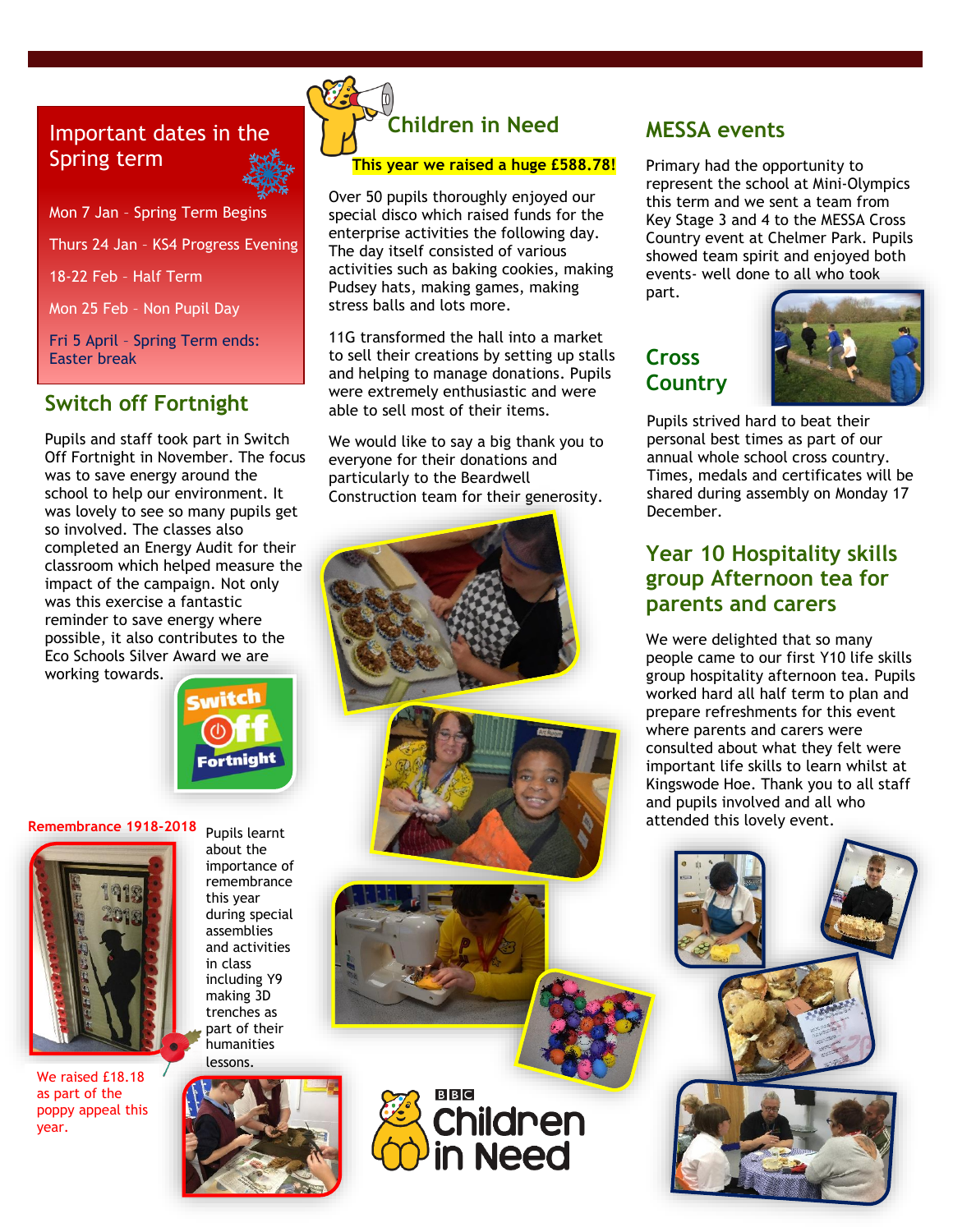## **New Build Update**

As we are sure you are all aware, work to build the new block to replace our demountables has begun. During half term the site was cleared and since then the site has been excavated by archeologists and foundations laid.

The pupils have been interested in what is going on and were lucky enough to have the opportunity to visit the site to see where the archeologists had been working and the progress so far. While wearing their high visibility vests and hard hats, the pupils had the chance to see the site up close and ask Brian, the site manager, questions about the work being carried out.











We were delighted to welcome many of our expupils to our Y11 Leavers' Evening held at St Mary's School in November.

Students were presented with certificates for their record of achievement. Hospitality and catering pupils from Y10 and Y11 created a fantastic spread for this important occasion and it was a lovely opportunity to talk to ex-pupils









and their families to find out how they are getting on at college.

We welcome visits from ex-pupils- we ask that you get in touch first to arrange a convenient time if planning to pop in and say hello.